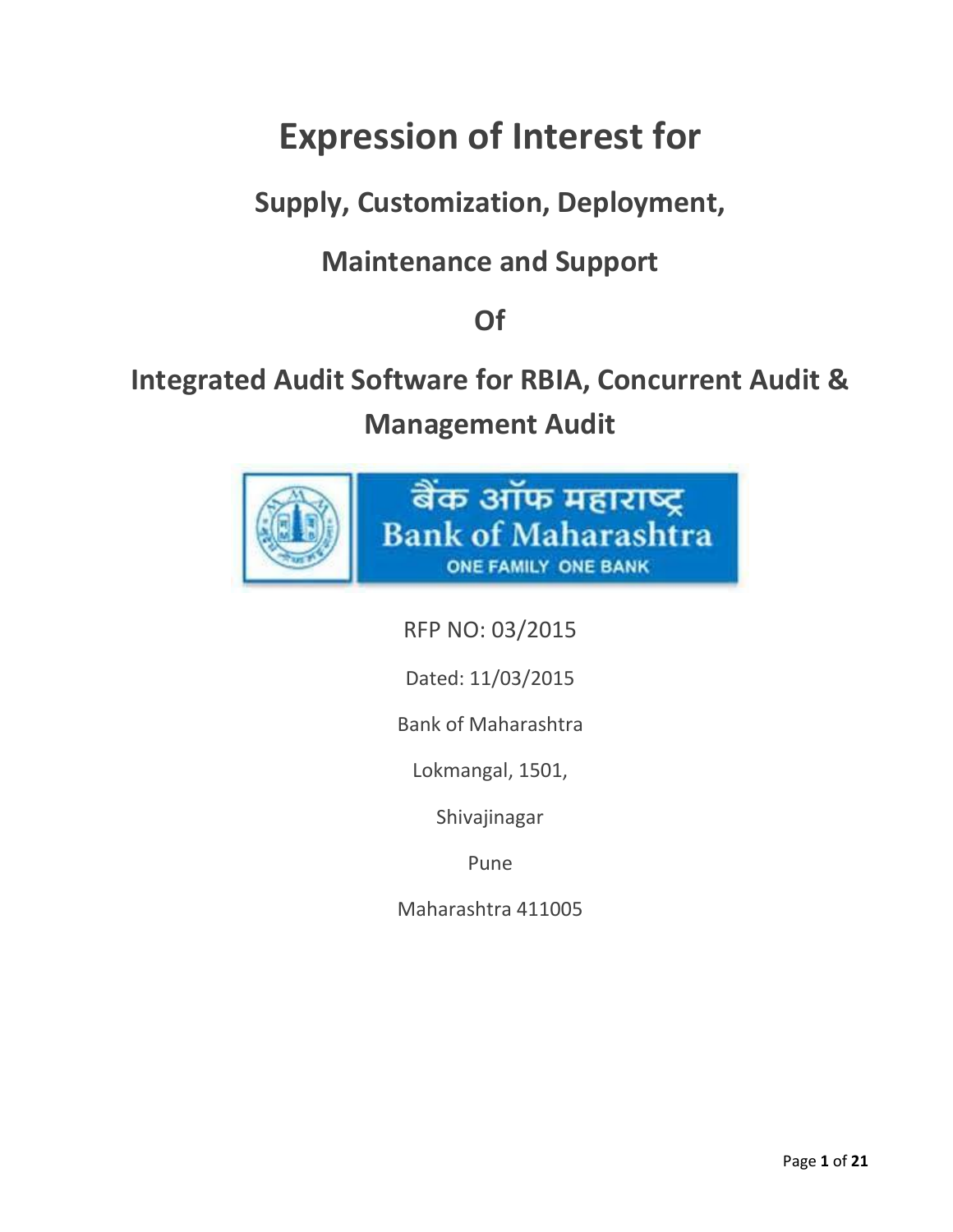| 1.                                                  |  |  |  |
|-----------------------------------------------------|--|--|--|
| 2 <sub>1</sub>                                      |  |  |  |
| <u>3.</u>                                           |  |  |  |
| 4.                                                  |  |  |  |
| 5.                                                  |  |  |  |
| 6.                                                  |  |  |  |
| <u>z.</u>                                           |  |  |  |
| <u>8.</u>                                           |  |  |  |
| <u>9.</u>                                           |  |  |  |
| 9.1                                                 |  |  |  |
| 9.2<br>9.3                                          |  |  |  |
| 9.4                                                 |  |  |  |
| 10 <sub>1</sub>                                     |  |  |  |
| 11.                                                 |  |  |  |
| 12.                                                 |  |  |  |
|                                                     |  |  |  |
|                                                     |  |  |  |
| 21<br><b>ANNEXURE 3: CONFIRMATION OF SOFT COPY </b> |  |  |  |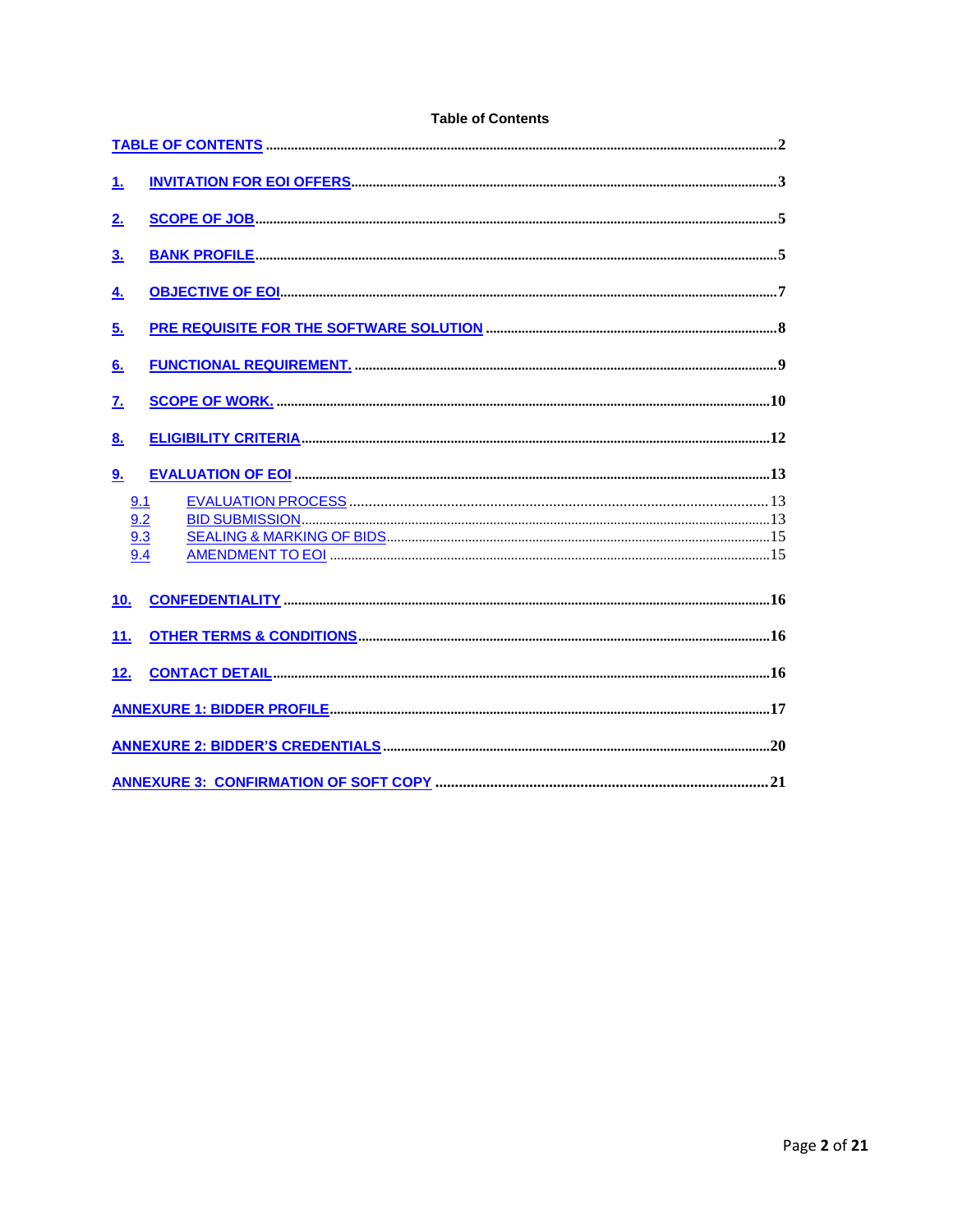#### **1. Invitation for EOI offers**

- Bank of Maharashtra invites Expression Of Interest (EOI) proposals (Technical Bids) for Procurement of an Automated solution for Conducting various Audits like Risk Based Internal Audits, Concurrent Audit and Management Audit, from eligible bidders satisfying the eligibility criteria set out in Section 8 of this document.
- The purpose of this Expression of Interest ("**EOI**") is solely to enable Bank of Maharashtra ("**Bank**") in defining the requirements for procurement and Implementation of Web based software for risk based internal audit, Concurrent audit of branches and management audit offices
- No contractual obligation on behalf of Bank of Maharashtra whatsoever shall arise from the EOI process unless and until a formal contract is signed and executed by duly authorized officers of Bank of Maharashtra and the bidder.
- $\cdot$  The Bank may modify any / all of the terms of this EOI and shall be entitled to invite "Expression of Interest (EOI) from select eligible bidders. The EOI will provide the detailed scope of work.
- $\triangle$  A complete set of tender documents may be purchased by eligible bidder upon payment of a non-refundable fee of Rs.10000/- (Rs. Ten Thousand only) by demand draft / banker"s cheque in favour of Bank of Maharashtra and payable at Pune.
- $\div$  Pre-Bid Meeting For the purpose of clarification of doubts of the bidders on issues related to this EOI, Bank of Maharashtra intends to hold a Pre-Bid Meeting on the date and time as indicated in the EOI. Those who are interested to attend Pre-Bid Meeting required to purchase EOI document by depositing Rs.10,000/-.The queries of ALL the bidders should reach in writing as per EOI schedule, on the address as mentioned below or by mail on following mail Id – [agmitd@mahabank.co.in](mailto:agmitd@mahabank.co.in) ; bomcomis@mahabank.co.in

#### **Important Dates & Information regarding Bid Collection and Submission:**

| <b>EOI Reference number</b>                        | 03/2015                      |
|----------------------------------------------------|------------------------------|
| Price of EOI Copy                                  | Rs.10,000/-                  |
| Date of commencement of sale of tender<br>document | 11/03/2015                   |
| Last Date of sale of EOI document                  | 01/04/2015 up to 15.00 hours |
| Queries to be mailed by                            | 18/03/2015                   |
| Pre-Bid meeting with Bidders                       | 20/03/2015 at 15.00 hours    |
| Last Date and Time for receipts of tender offers   | 01/04/2015 up to 15.00 hours |
| Time and Date of Opening of technical bids         | 01/04/2015 at 16.00 hours    |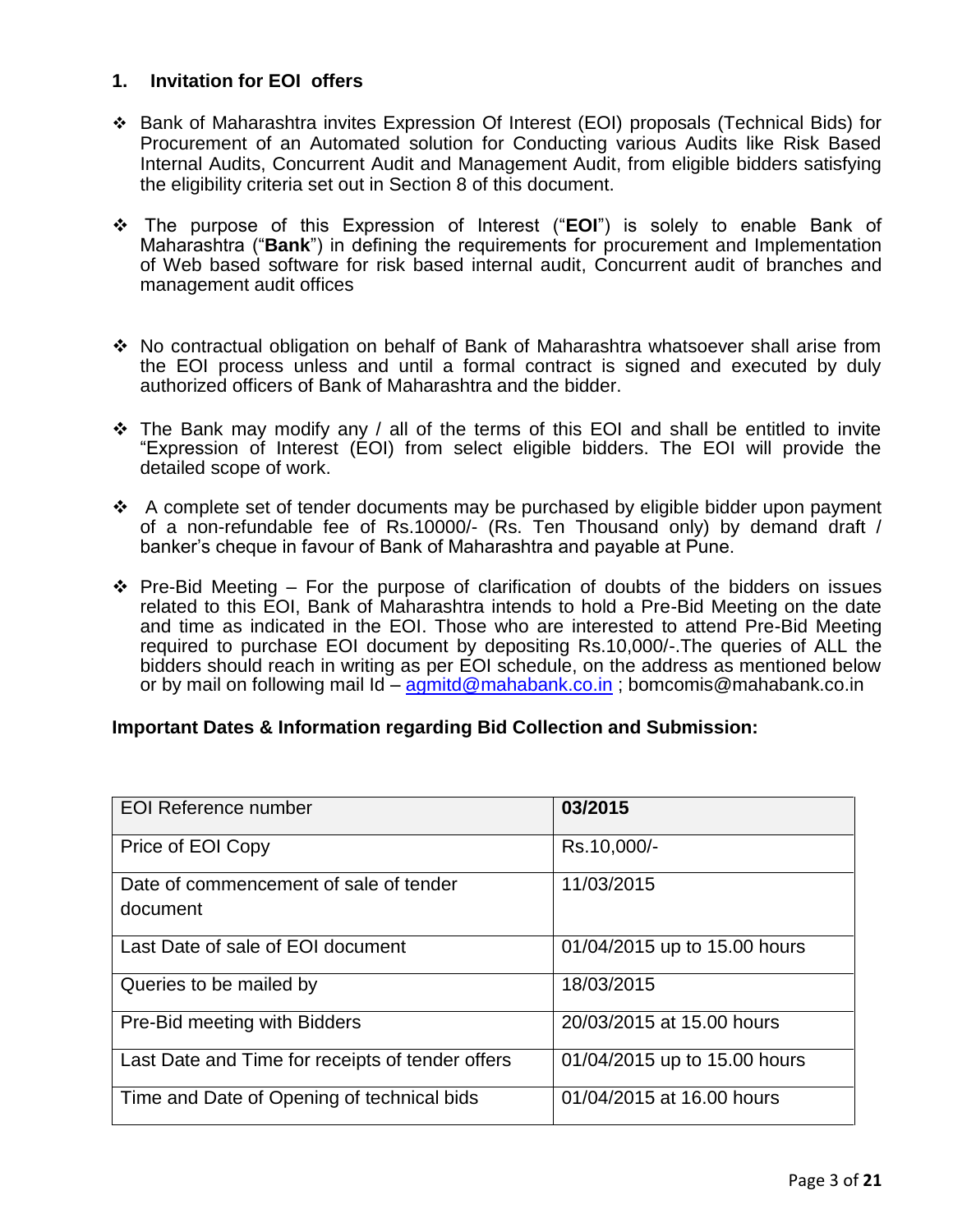| Place of Opening tender offers   | <b>Bank of Maharashtra</b>                              |  |
|----------------------------------|---------------------------------------------------------|--|
|                                  | IT Dept, Head Office, Lokmangal,<br>1501, Shivajinagar, |  |
|                                  | Pune $-411005$                                          |  |
| <b>Address of Communication</b>  | As above                                                |  |
| <b>Contact Telephone Numbers</b> | Phone: 020 - 25532731                                   |  |
|                                  | 020 - 25536051                                          |  |
|                                  | Fax: $1020 - 25521568$                                  |  |

Tender offers incorporating the eligibility criteria will be opened in the presence of the bidder representatives who choose to attend the opening of tender on the above-specified date, time and place. Technical Specifications, Terms and Conditions and various formats and pro forma for submitting the tender offer are described in the tender document.

General Manager

Information Technology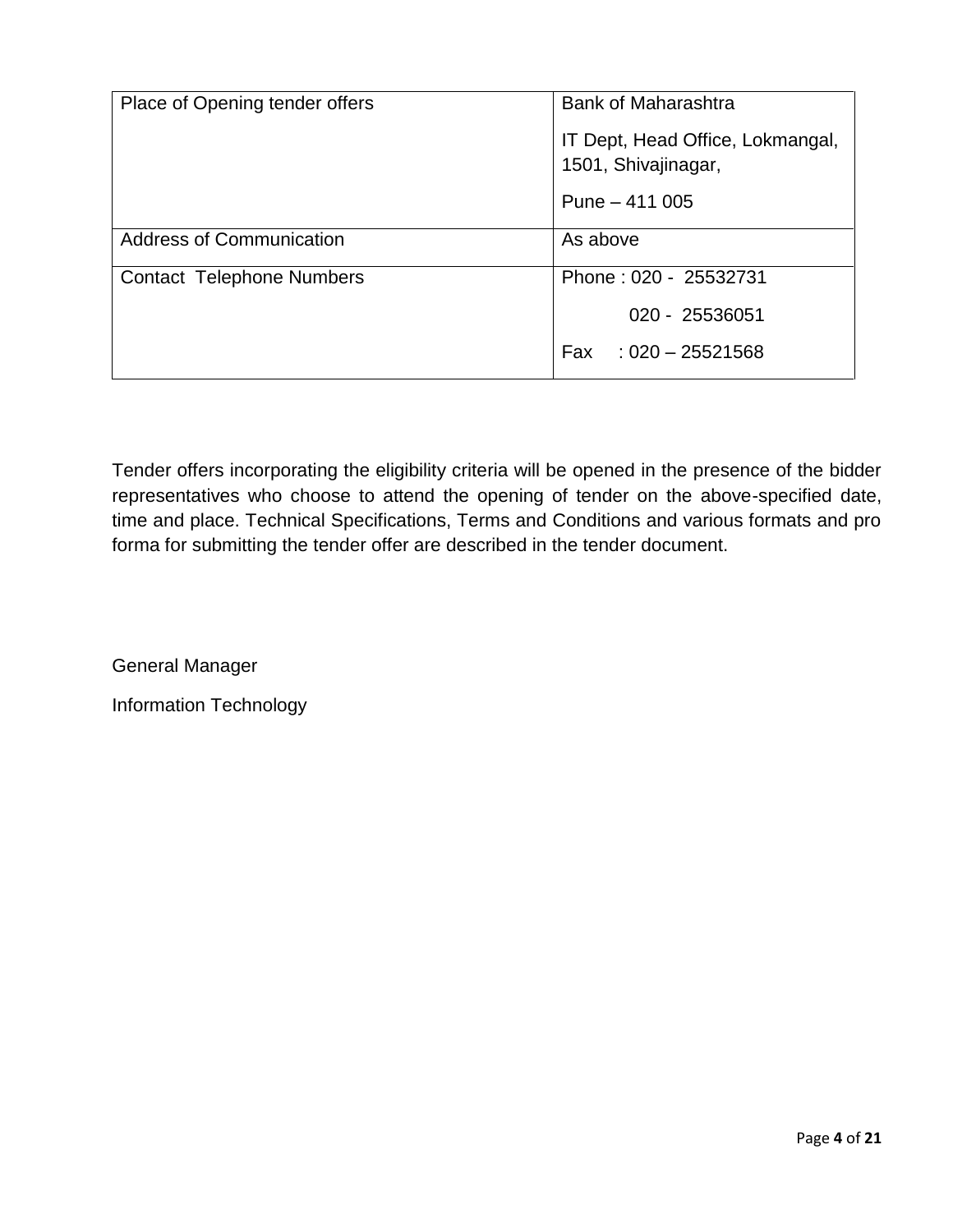#### **2. Broad Scope of the EOI**

This Request for Expression of Interest ("EOI") is for Supply, Customization, and Implementation of Audit software for Branches in CBS environment. The bank is using B@nks24 CBS Software. The offered Software for Internal Audit & Concurrent Audit and Management Audit must confirm to the latest guidelines issued by Ministry of Finance (Department of Financial Services) for conducting Audit of Branches in CBS Environment.

#### **3. Bank Profile**

Bank of Maharashtra is a Nationalized Bank with a standing of 79 years. It has a three tier organizational set up consisting of Branches, Zonal Offices and Head Office.

The Bank has 1860 + branch offices across the length and breadth of the country. In the State of Maharashtra, the Bank has 1000 + branch offices, the largest network of branches by any Public Sector Bank in a State. The Bank has set up specialized branch offices to cater to the needs of SMEs, Corporates, Agriculturists and Importers & Exporters. All the Branches of the Bank are networked and under Core Banking Solution.

The products and services offered by the Bank include demand deposits, time deposits, working capital finance, term lending, trade finance, retail loans, government business, bancassurance business, mutual funds and other services like Demat, ASBA, lockers and merchant banking etc.

The Bank is known as a frontrunner in implementation of technology initiatives.

#### **Current High Level Technology Environment**

Bank of Maharashtra has 100% of its branches on Core Banking Solution – B@ncs24 (TCS). Bank has also implemented or is in the process of implementing a range of customer centric and other solutions which are as follows:

- ▶ Full suite of Core Banking Solution including Deposits, Advances and Trade Finance
- ▶ Payment systems like NEFT, RTGS, SWIFT, CTS, etc
- ▶ Anti Money Laundering solution
- Alternate delivery channels like ATM, Telebanking, SMS Banking, Mobile Banking, Internet Banking
- ▶ Security Operations Centre
- ▶ Automated Data Flow
- ▶ Own ATM Switch & 1846 ATMs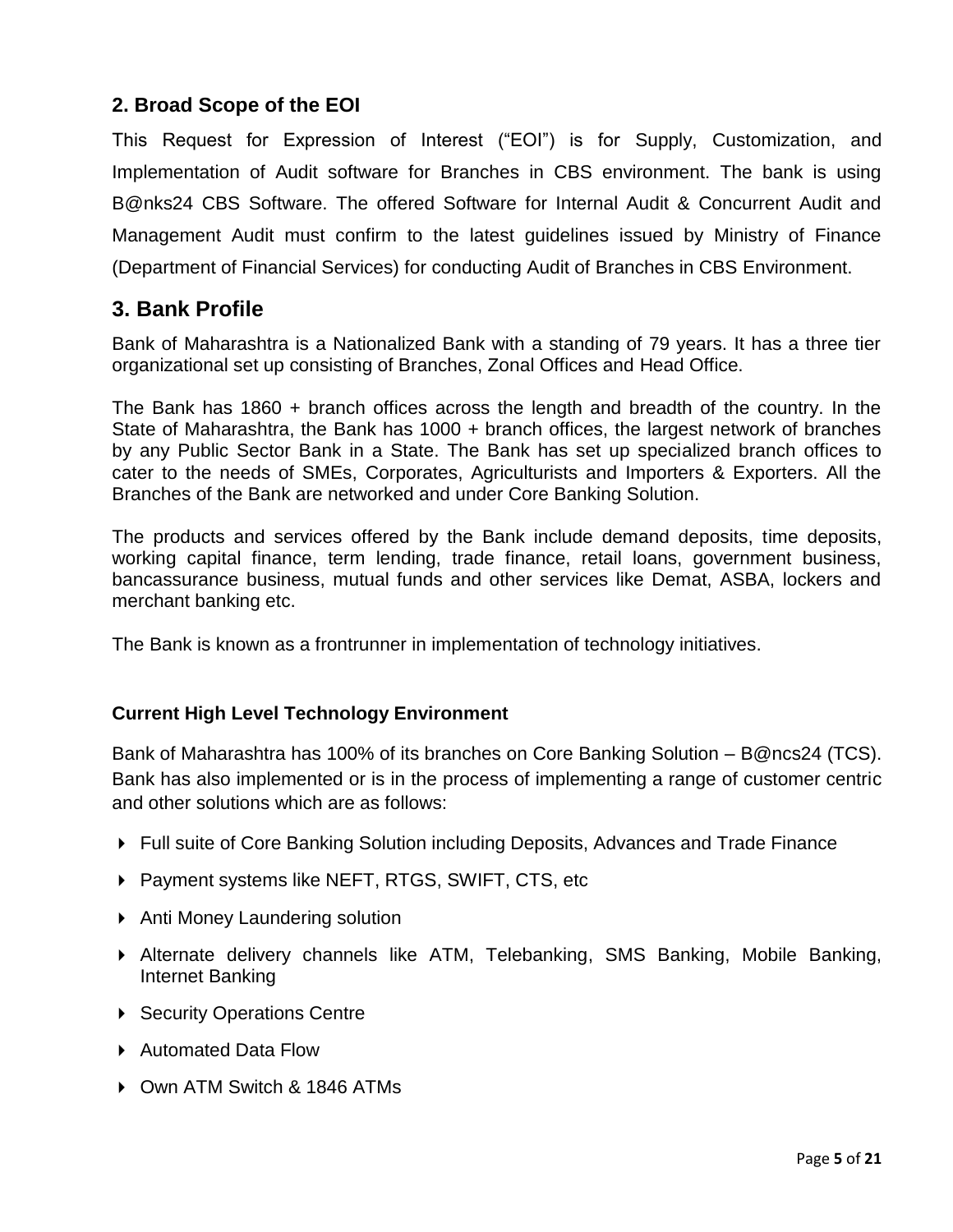- ▶ A Two Factor Authentication Solution 'Mahasecure' for Internet Banking
- ▶ HRMS Suite (Bid Evaluation Stage)
- Enterprise wide Data Warehouse, BI & Analytical CRM (RFP Stage)
- ▶ New Mobile Banking Solution
- ▶ New Contact Centre
- ▶ Centralized Liabilities Processing Centre in Pune
- Mail messaging system

After the regular tendering process and evolution of several solution vendors, Bank of Maharashtra partnered with M/s TCS for implementation of the Core Banking Solution. A centralized and cohesive technology platform to support rapid product introduction, streamlined operations, increased scalability and true flexibility across banking operations, driving down costs and governance issues, was key to the bank"s transformation strategy and assured Bank of Maharashtra of all this and more.

The bank has already deployed various IT applications / products like Core Banking, Internet Banking, Own ATM Switch with 1846 ATMs, RTGS / NEFT, Security Operations Centre, Automated Data Flow, Mahasecure etc. In addition to these, the bank proposes to implement several new IT projects on an ongoing basis depending on their needs and the changing technology and regulatory environment.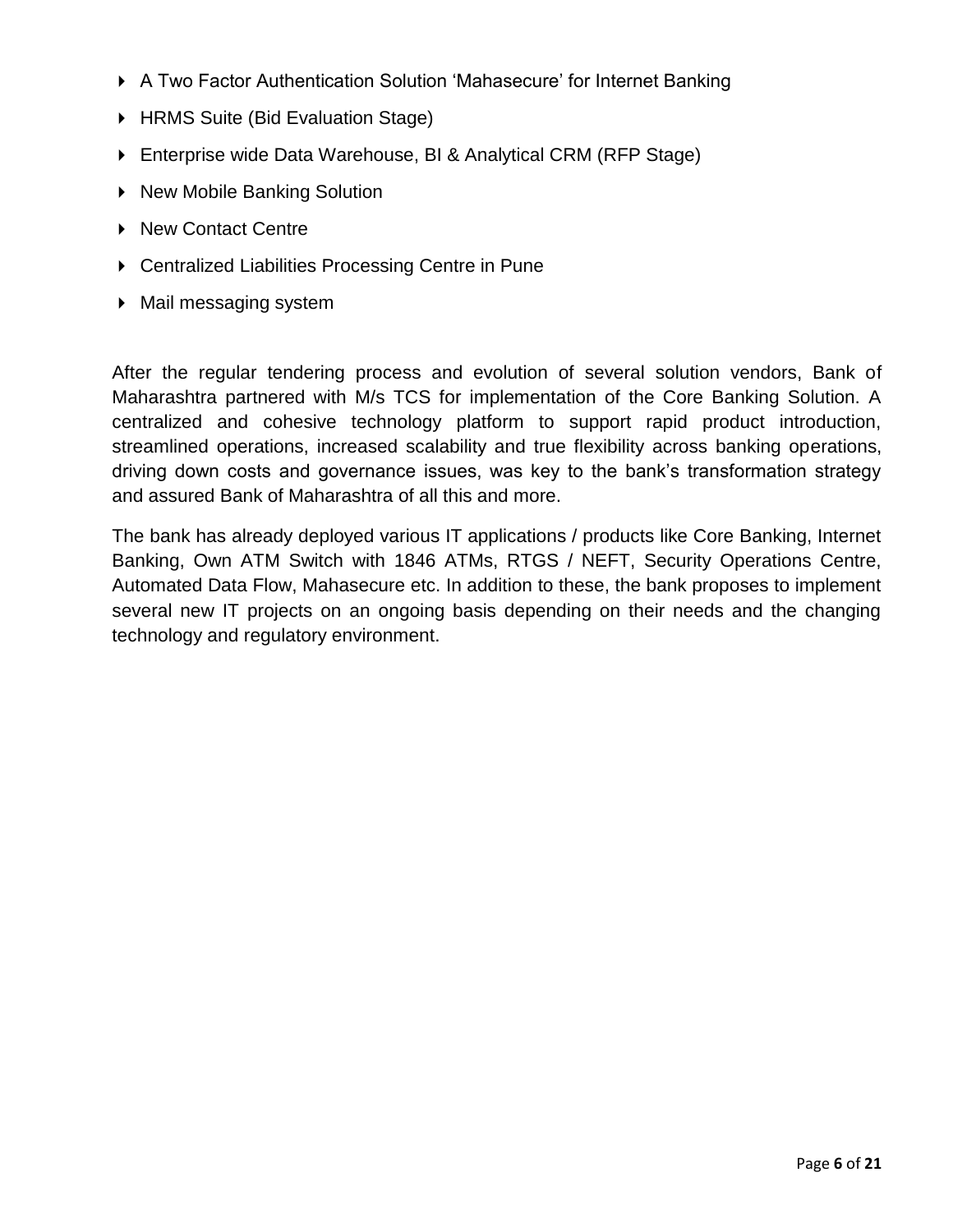#### 4. **Objective of the EOI**

- ❖ Bank has implemented B@NCS24 Core Banking Solution.
- Bank has been conducting various monitoring/audit activities like Risk Based Internal Audits, Concurrent audit, offsite surveillance etc.
- The internal Inspection process includes the Audit Plan, Conducting of Audit, Compliance of the observations, Review and closure of the Audit Reports. Bank proposes to automate this process for which the EOI is invited from the interested bidders to provide the required solution.
- The SOLUTION shall be able to extract and make available data/information for conduct of audit/inspection for the following offices/branches and automate the entire workflow for managing the audit/inspection process.
	- <sup>o</sup> CBS Branches
	- <sup>o</sup> Service Branches
	- <sup>o</sup> Training Centres
	- ATM Centre
	- <sup>o</sup> Data Centre
	- <sup>o</sup> Currency Chests
	- $\degree$  Zoneal Inspectorates
	- o Departments at Zoneal Offices/ Head Office / Corporate Office / Treasury and International Banking Division
- $\cdot$  The Solution shall address the following types of audit/inspection
	- Risk based Internal Audit (RBIA)
	- Management Audit of Zoneal offices and Administrative offices
	- Concurrent Audit of Branches
- $\cdot \cdot$  The Bank should be able to create any type of Inspections with suitable checklists as per changing needs/requirements. The contents can be also made available in a database. Any changes in formats or checklist should be easily available in the software.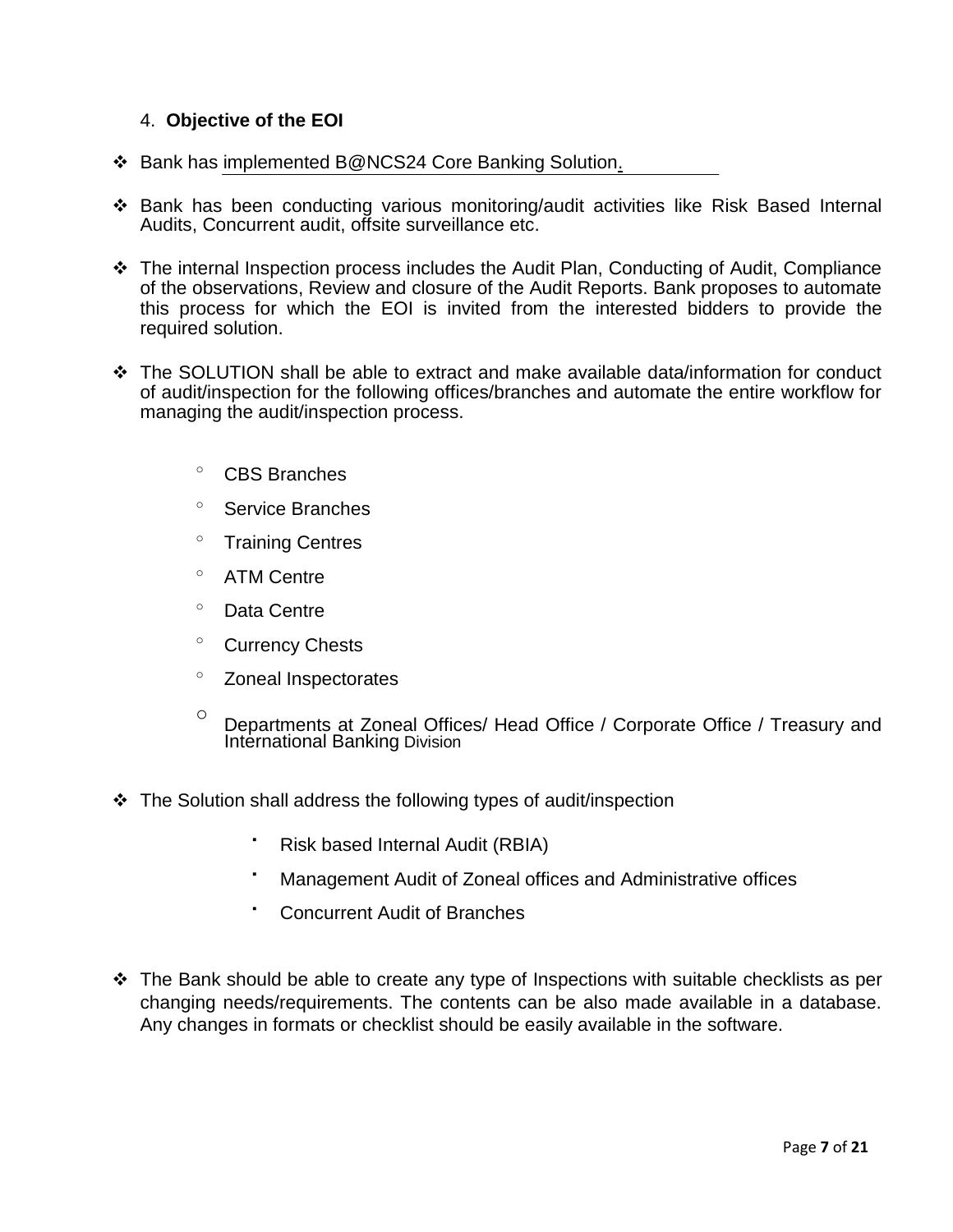#### **5. Pre requisites for the Software Solution**

- $\cdot \cdot$  The proposed solution shall be browser based where clients should be able to connect to the server through URL.
- ❖ The solution should facilitate workflow automation.
- The system should be able to generate letters/ e-mail for the communication of rating by Head Office to the branches. The system should store the ratings. It should be possible to store the ratings for earlier years also and generate various type of reports based on the ratings.
- \* The software solution should support assigning level of risks such as Extremely High, Very High, High, Medium, Low etc. These levels should be user definable. It should be possible to extract a branch wise list of irregularities.
- General Features of the software should have:

 $\blacktriangleright$ 

Easy to use GUI based software.

- $\blacktriangleright$  Highly scalable architecture.
- $\lambda$  No impact on the performance of the source / destination system to which it is integrated.
- $\blacktriangleright$ Parameterized review options to define set of rules as when required.
- $\overline{P}$  Facility to define workflow as per the ruled defined by the bank.
- $\blacktriangleright$ Provision to store all types of audit reports centrally for future check.
- Bank is presently using the following major solutions for its activities. The proposed solution should be capable of collecting the data from these environments and is easily map able to any other related solution

| <b>Type of System</b>   | <b>Database</b> |
|-------------------------|-----------------|
| CBS (B@NCS24 from TCS.) | Oracle 11g      |
| <b>ADF Project</b>      | SQL             |
| <b>EFT Switch</b>       | DB <sub>2</sub> |

- Solution should also be capable to configure e-audit for any other solution Bank may procure under change process.
- The bidder shall provide detailed solution architecture showing all internal components of process workflow
- Proposer has to give hardware/software requirements (Indicative) with Bill of quantities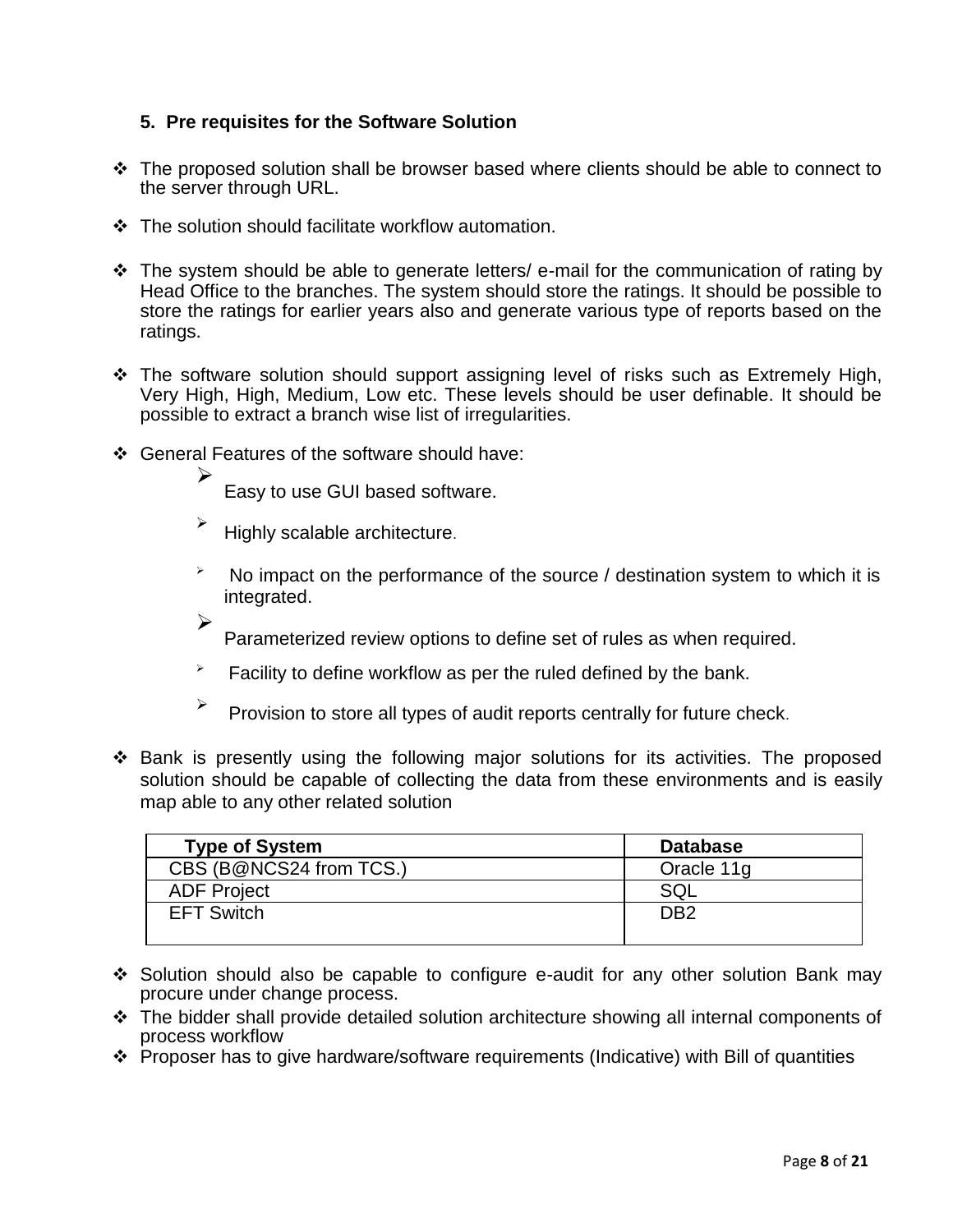#### **6. Functional Requirements**

The Broad Functional requirements for the solution includes but not restricted to the following:

- $\div$  The proposed solution should have the various audits configured in the system and provision should be available for Bank to create various Inspections with suitable checklists as per changing needs/requirements. The contents should be also made available in a database. Any changes in formats or checklist should be easily available in the software.
- \* The software solution should support end-to-end audit process including audit planning, testing and evaluating controls, reporting and follow-up.
- $\cdot$  Based on the Audit Policy of the Bank, the system should be able to generate audit plan for the financial year. The solution should have provision to make changes in the plan. System should be able to compare the actual audits with the Audit Plan and point out deviations.
- $\div$  The proposed solution should propose option to parameterize / change parameters any time on risk analyses methodology, marking pattern, application of risk weightages etc. on its own at any time.
- $\cdot \cdot$  The solution should have option to generate multiple reports on different parameters with different formats.
- \* The solution should generate letters/ e-mail for the communication of rating by Head Office to the branches. The system should store the ratings.
- The solution should support assigning level of risks such as Critical, High, Medium, Low, No Impact etc. along with Risk Matrices for the unit of Audit. These levels should be user definable. It should be possible to extract a branch wise list of irregularities of a given level of risk.
- $\cdot \cdot$  The solution should store the status regarding various Inspection reports such as open, closed, partial rectification, closed with open items. Bank should be able to define such parameters.
- $\div$  The solution should give multiple option for view / print / save in excel / word / pdf format, various reports generated.
- The solution should give reports on overall risk of individual/ group of branches and Bank as a whole. The proposed solution should be able to store the ratings for earlier years (at least 3 years) also and generate various type of reports based on the ratings.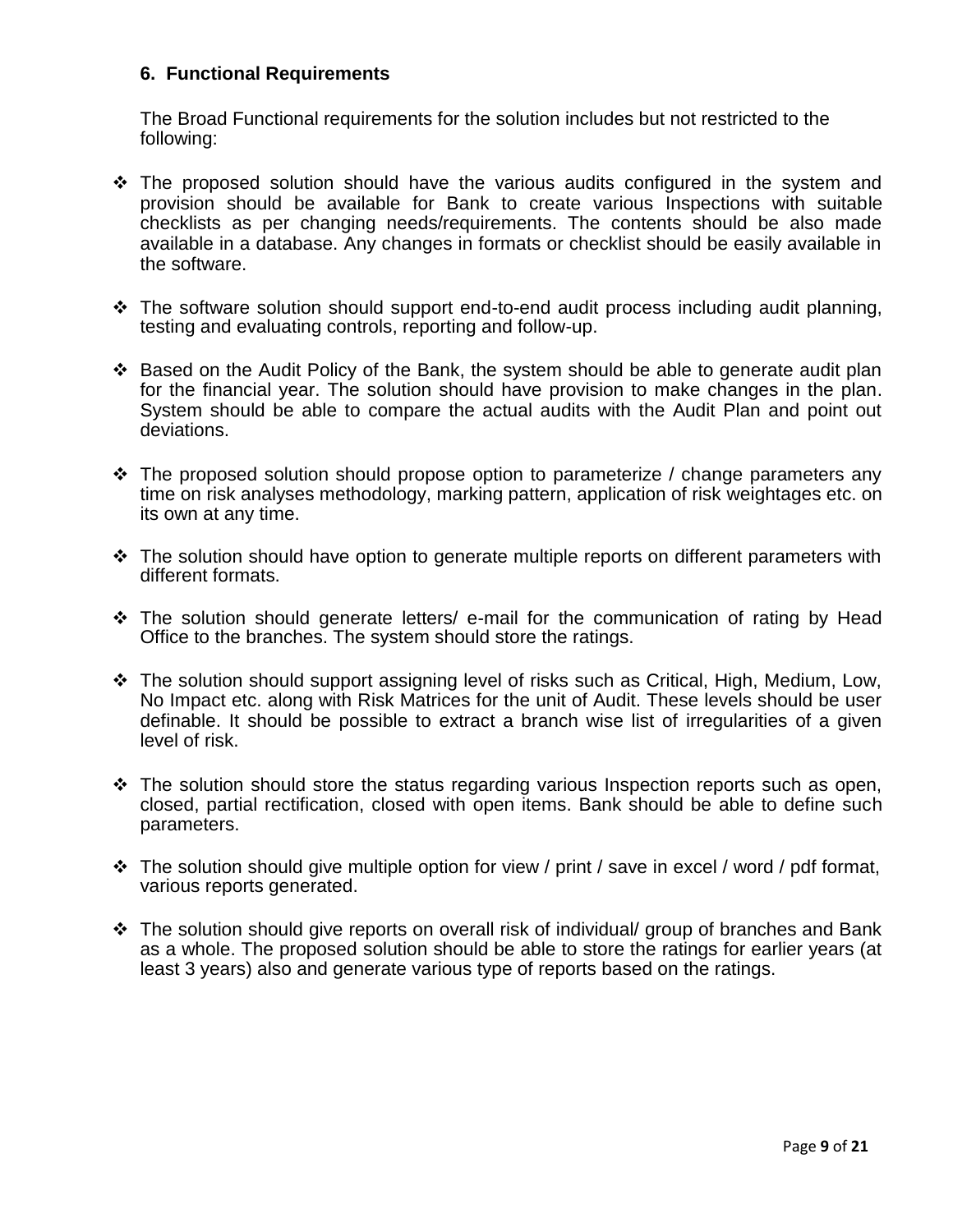The solution should have facility like User Management. The user-management should be available to Administrator(s), which may be in HO or in HO and Other Offices like Zonal Inspectorates and Zonal Offices etc. The solution should provide option to create users with different levels with different powers.

#### **7. SCOPE OF WORK**

#### **A.AUDIT PLAN**

The annual audit plan generated by the proposed System and subsequently approved by the top Management should include the schedule and the rationale for audit work planned. It should include audit calendar on the basis of Risk. It should also include all risk areas and their prioritization based on the composite risk. subject to regulatory guidelines, as applicable. On the scheduled date, the assigned Auditor must have a copy of last audit Report / Compliance level. It should be available in the system itself (web based).

#### **B. SCOPE**

The proposed WEB BASED Audit solution should have all the modules in an audit process i.e. identification of audit unit and identification of Auditor, Scheduling and allotment of units to the auditor/ team of auditors, work area such as Credit, Credit Monitoring, Operations, Forex, Recovery, Administration, Profitability/ Revenue leakage, Information System , making audit reports format (check list) available to auditors, facilitating auditors by providing data collated from various system / solutions of the Bank including CBS, Verification by auditors and making observations of irregularities / deviations, escalation to the other users for submission of compliance, Verification of compliance and acceptance / rejection. Provision for multiple rejection & resubmission.

Risk Audit Matrix should have:

1. LOW RISK 2. MEDIUM RISK 3. HIGH/VERY HIGH RISK 4. EXTREMELY HIGH RISK. Assesments of composite Risk shall be on 3 X 3 matrix.

#### **C. MIS and Dash Board**

Data of the audit report to be included in MIS and Dash Board. It should be customized as per bank"s requirement.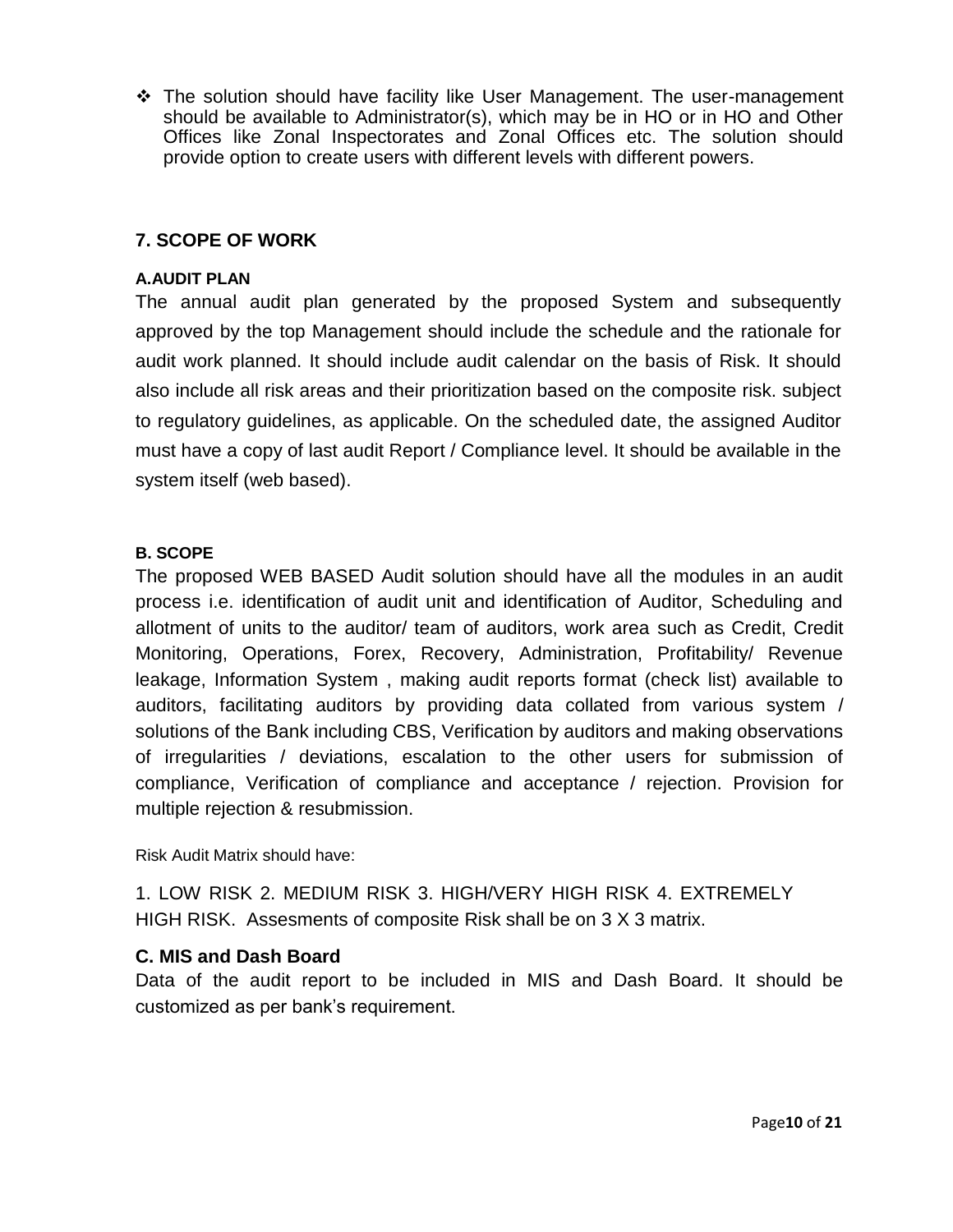#### **D.FLOW OF AUDIT REPORTS**

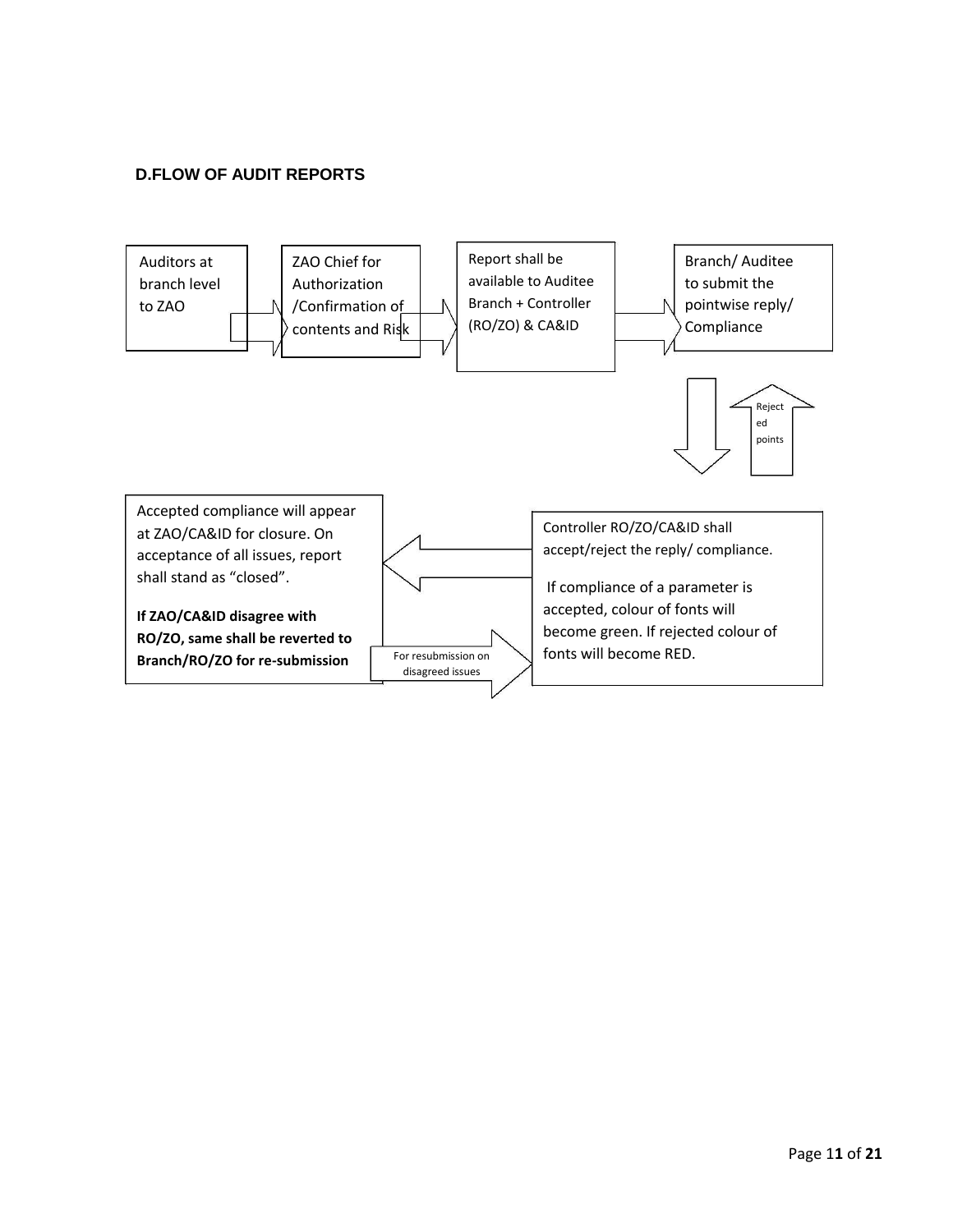#### 8. **Eligibility Criteria**

- 8.1The bidder should not be an individual / proprietary / HUF etc. The bidder may be a government organization / Public Sector unit / Partnership firm / Limited Company / Private Limited Company having its Registered Office in India. Relevant documents of registration should be submitted as part of the proposal.
- 8.2The bidder should be a profit making for the last three years with annual turnover of minimum Rs.10.00 crores during the last three years. Audited financial statements for last three years i.e 2011-2012, 2012-2013 and 2013-2014 are to be submitted.
- 8.3The bidder should not be blacklisted by any Bank / PSU/ Government Department for any reason. A self-declaration to this effect should be submitted.
- 8.4The bidder should be in existence of IT related services for a period of five years as of date of the EOI.
- 8.5The bidder should either be an OEM for the proposed software or a System Integrator in which case OEM has to authorize the System Integrator to offer the software and deal with Bank.
- 8.6 The bidder should have implemented the proposed web based solution in a Public sector Bank in India. Necessary certificate has to be produced.
- 8.7 The Solution offered must confirm to the latest guidelines issued by Ministry of Finance- Department of Financial services. A self declaration to this effect should be submitted by the vendor.
- 8.8The OEM or SI has a team of professionals having previous working experience in similar projects and profiles of such key professionals have to be furnished as part of Technical Bid submission Bidder should be a professional company / firm having experience / expertise in the subject matter.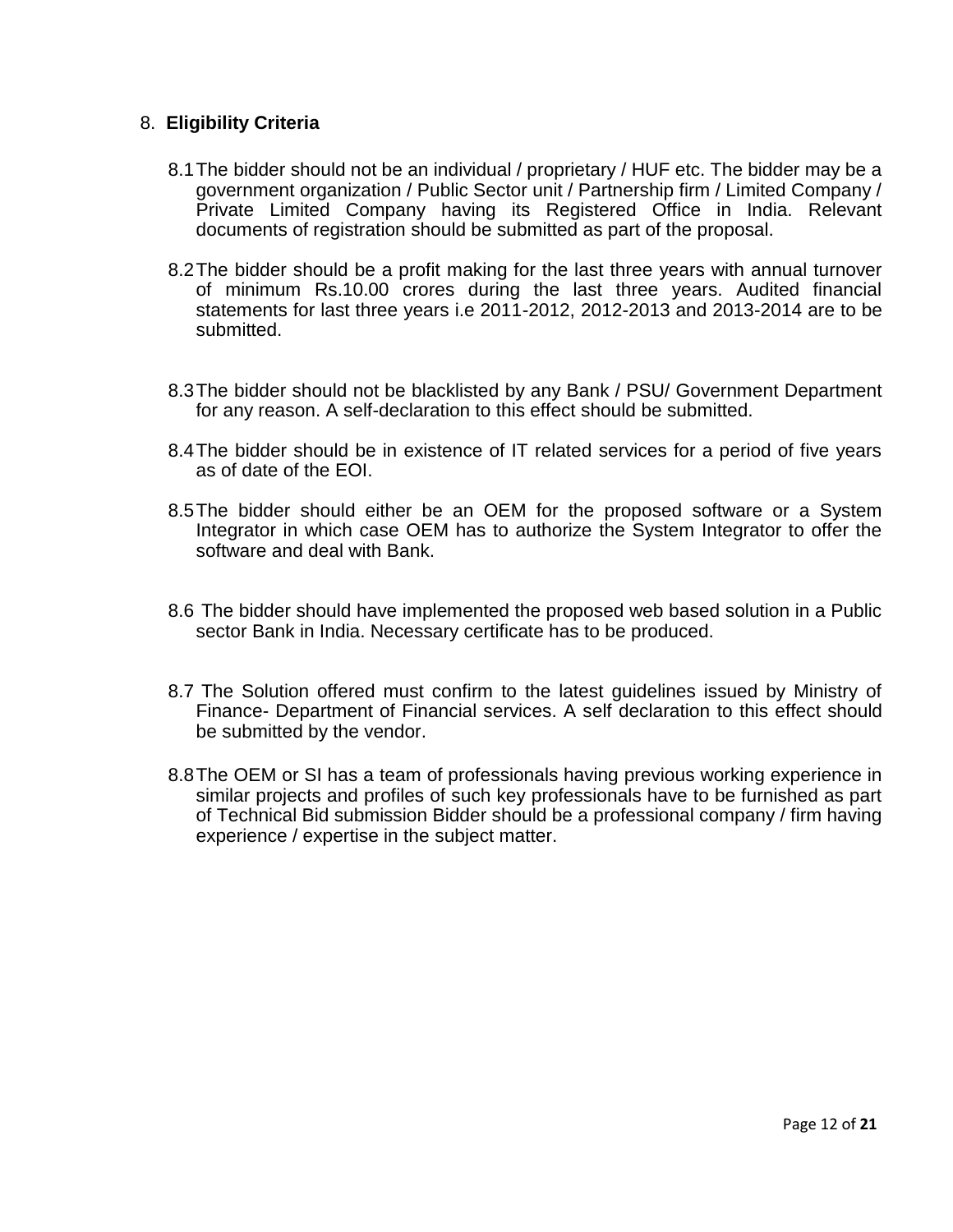#### **9. Evaluation of EOI**

#### **9.1 Evaluation Process**

- The evaluation process for the Solution at Bank of Maharashtra will be a two-step process. The desktop evaluation of the EOI will be conducted first.
- The proposals will be evaluated based on the eligibility criteria as mentioned above and such short-listed bidders have to provide presentation/demonstration of their proposed solution at the Bank"s Head Office at Pune at their own cost duly mapping their solution with the points stated above as well as on the followings:-
	- Functional specifications of the software
	- ◆ Technical Architecture of the solution
	- ◆ Experience in implementing the solution in other Bank
	- ◆ Background of the bidder
	- Implementation methodology

System or any equipments software etc., needed for the product demo have to be brought in by the vendor only at their cost.

- On the basis of Bidder"s Qualification Criteria, product demonstration, its compatibility, bidder"s capability to meet the Bank"s stipulated terms and conditions, experience in earlier implementation of proposed solution in banks and other leading institutions, a list of short listed bidders will be prepared for the purpose of issuing Request for Proposal (RFP) and for further process. The short-listed bidders would be advised to submit the final technical and commercial offers as per terms of the RFP. The details of technical and commercial evaluation criteria shall be provided as a part of the RFP.
- $\cdot$  The bidders need not provide any commercial proposal along with the response to this EOI.

#### **9.2 Bid Submissions**

#### **General Terms of Bid Submission**

- $\cdot$  The offers should be made strictly as per the formats enclosed.
- $\div$  The Bidder should bear all the costs associated with the preparation and submission of their bid and Bank will in no case be responsible or liable for these costs, regardless of the conduct or outcome of the bidding process. **Each bidder should submit not more than one expression of interest.** Bids submitted after the stipulated time will not be accepted.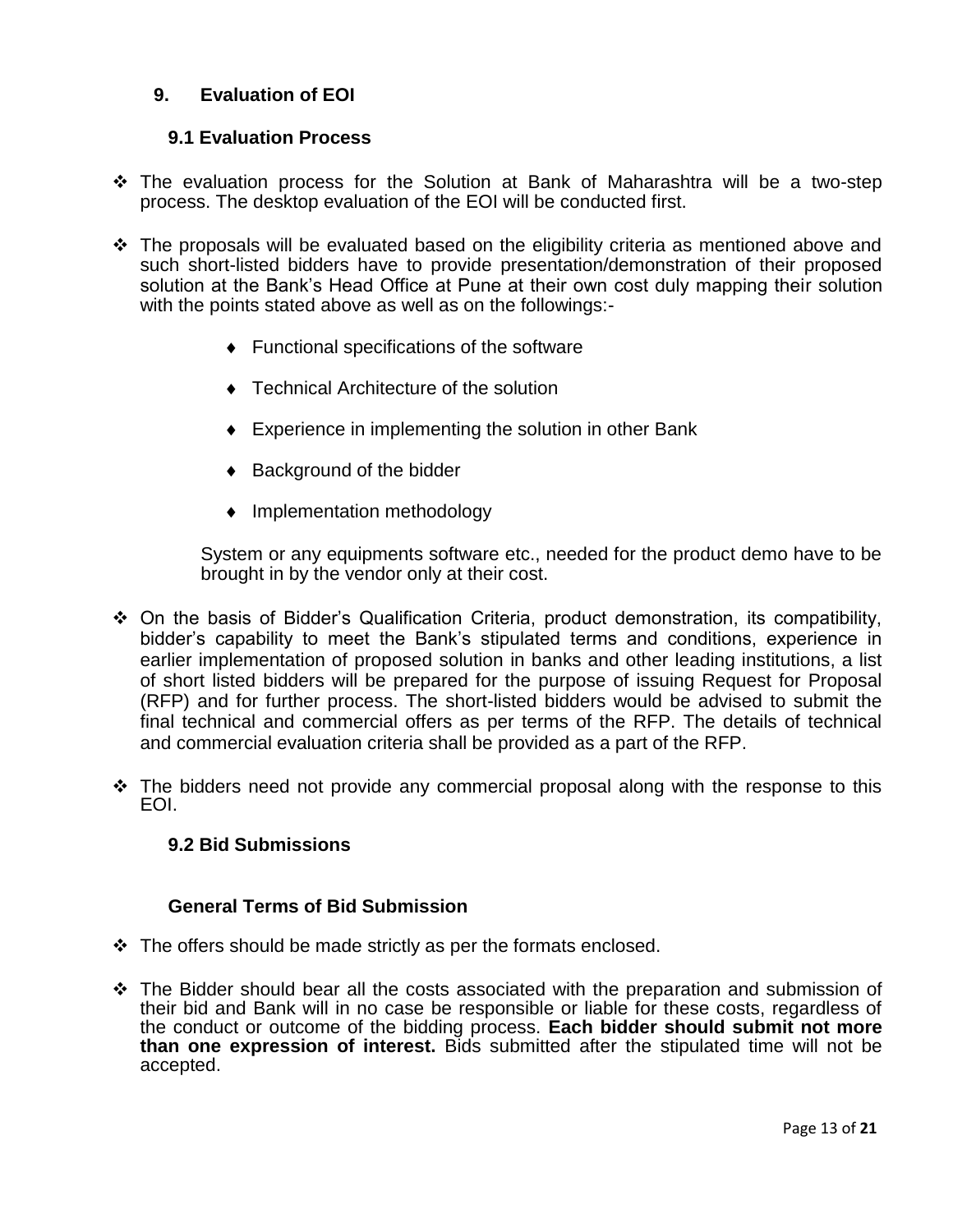- $\cdot \cdot$  Two copies of the bid are to be submitted, one in original and the other in copy. The Bidder shall also provide a softcopy of the bid in MS-Word formats on a CD duly super scribed with EOI's reference and Bidder's name. The Bidder needs to provide an undertaking in the format "Annexure - 3" on the veracity of soft copy submitted along with the Hard copy.
- $\cdot$  The bid should be signed by the Bidder or any person duly authorized to bind the bidder to the contract. The signatory should give a declaration and through authenticated documentary evidence establish that the person is empowered to sign the expression of interest documents and bind the bidder. All pages of the expression of interest documents except brochures if any are to be signed by the authorized signatory.
- $\div$  The bid should contain no interlineations, erasures or over-writings except as necessary to correct errors made by the Bidder. In such cases, the person/s signing the bid should initial such corrections.
- $\div$  The offers submitted to Bank should not bear any corrections, alterations, over writings and additions in hand writing.
- The Bidder is expected to examine all instructions, forms, terms and conditions and technical specifications in the Bidding Documents. Failure to furnish all information required by the Bidding Documents or submission of a bid not substantially responsive to the Bidding Documents in every respect will be at the Bidder"s risk and may result in rejection of the bid.
- $\cdot \cdot$  No columns of the expression of interest should be left blank. Offers with insufficient information and Offers which do not strictly comply with the stipulations given above, are liable for rejection. Bank may accept or reject, in full or in part, any or all the offers, without assigning any reason whatsoever.
- $\div$  The expressions of interest will be opened in the presence of authorized representatives of the bidders. However, the representative of the bidder has to produce an authorization letter from the bidder to represent them at the time of opening of EOI. Only two representatives will be allowed to represent any bidder. In case the bidder"s representative does not present at the time of opening of bids, the quotations/bids will still be opened at the scheduled time at the sole discretion of the Bank.
- All responses should be in English language. All responses by the Bidders to this Request for Expression of Interest document shall be binding on such Bidders for a period of 180 days from the date of opening the EOI.
- Bidders are advised to attach a letter from an authorized signatory attesting the veracity of the information provided in the response.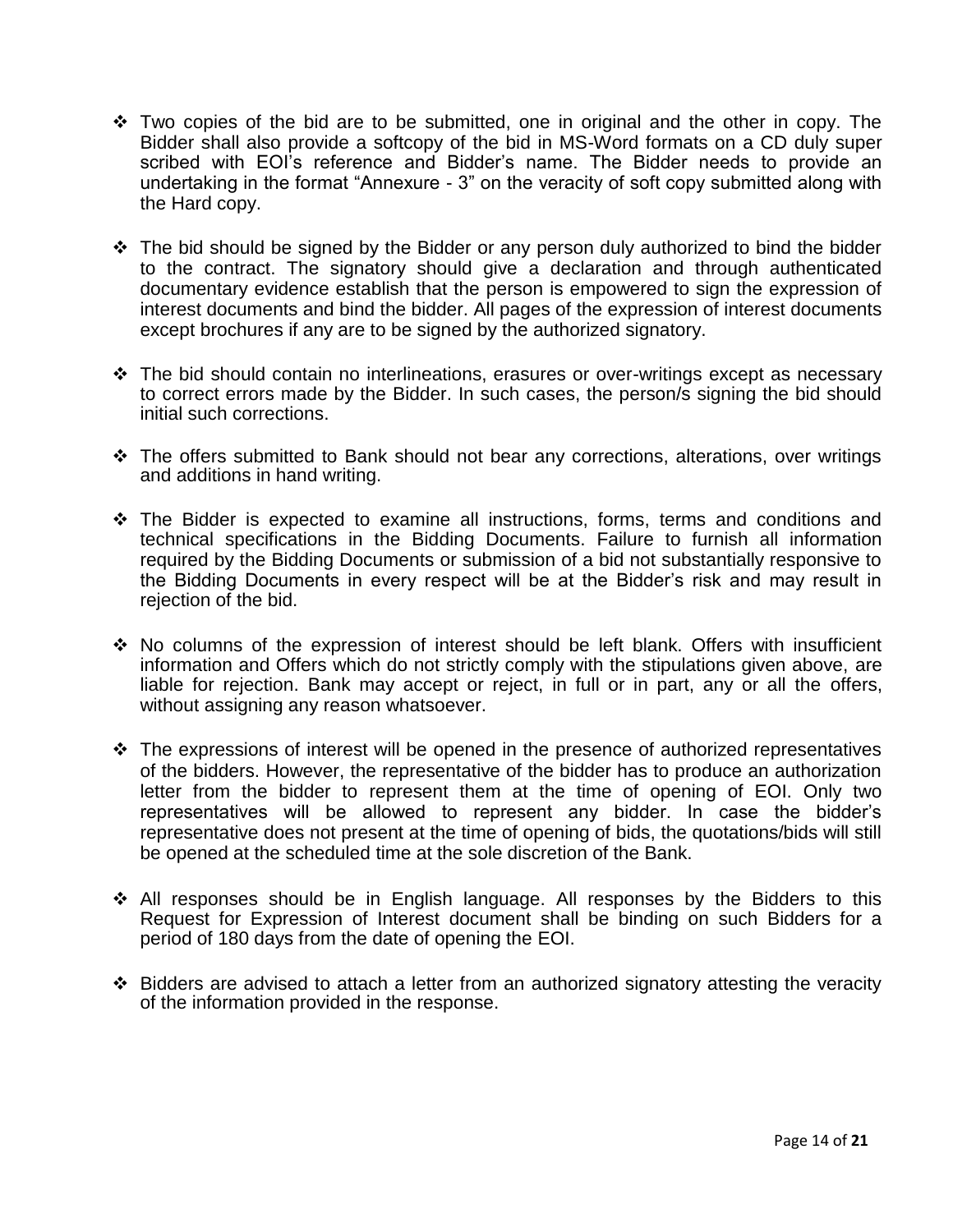- $\div$  The original and all copies of bids shall be typed or printed in a clear typeface. Copies may be good quality photocopies of the original. An accompanying letter is required, signed by an authorized signatory of the Bidder, committing the bidder to the contents of the original response.
- Bank will not be responsible for any delay due to postal service or any other means.
- ❖
- $\div$  Bidder has to submit integrity statements in writing about the application being free of malware, free of any obvious bugs, and free of any covert channels in the code (of the version of the application being delivered as well as any subsequent versions/ modifications done.

#### **9.3Sealing and Marking of Bids**

- $\triangleright$  The offer should be submitted in sealed covers containing the response to the EOI super scribed with Tender Reference No & Name.
- There shall be **No** commercial bid to be provided as a response to the EOI.

#### **9.4 Amendments to EOI**

- $\rightarrow$  Amendments to the EOI Document may be issued by the Bank for any reason, whether at its own initiative or in response to a clarification requested by a prospective bidder, prior to the deadline for the submission of bids.
- $\overline{P}$  The amendments will be posted on Bank's web site and will be binding on all the bidders.
- $\overline{P}$  From the date of issue, amendments to Terms and Conditions shall be deemed to form an integral part of the EOI.
- $\rightarrow$  Further, in order to provide, prospective Bidders, reasonable time to take the amendment into account in preparing their bid, the Bank may, at its discretion extend the deadline for submission of bids.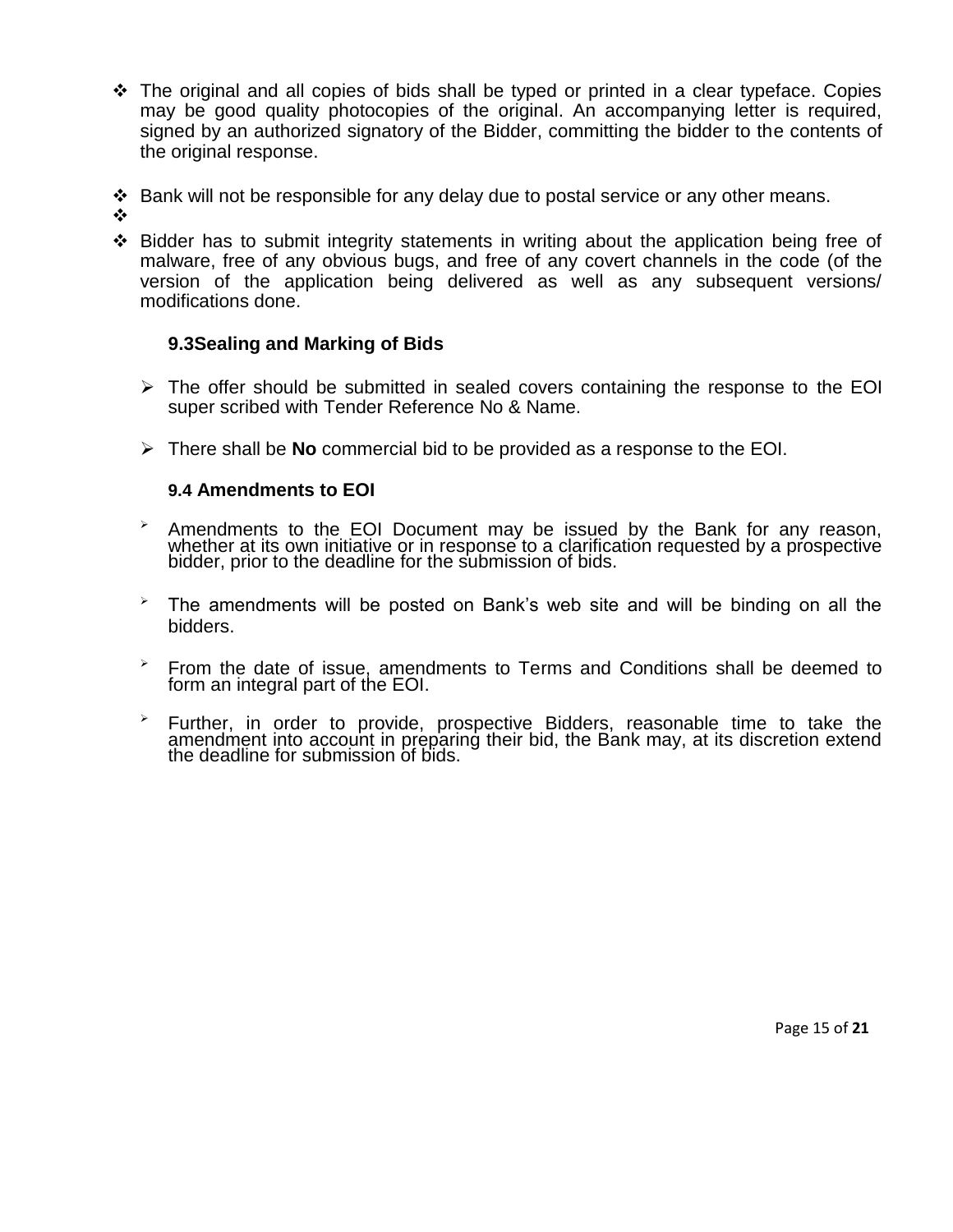#### **10 Confidentiality**

Bidder agrees that all information gathered from the Bank including oral enquires, letters, documents, emails, presentations, interactions, technical documentation, discussions with Bank"s service providers and documents gathered from Bank"s service providers etc. related to the Bank"s business and other information are to be treated as confidential information of the Bank.

The Bank would insist on signing a Non-Disclosure Agreement with the bidders who further qualify for the RFP stage.

Unauthorized disclosure of any such confidential information will amount to breach of contractual terms and in such cases Bank may pre-maturely terminate the contract and initiate any legal action as deemed fit.

#### **11 Other Terms and Conditions**

- $\overline{P}$  This EOI document is the property of the Bank and this can not be copied or used in any other manner except for the purpose of responding to this expression of interest notice or without written permission from the Bank.
- $\overline{P}$  All the documents submitted along with bids shall also become the property of the Bank and retained by the Bank unless otherwise specifically mentioned.
- $\overline{P}$  The bidder should mention whether he is having any contractual obligation presently with the Bank, its status and any conflict of interest has arisen in such contractual obligation.
- $\overline{P}$  Bank reserves its right to add/modify/delete any other activities which are relevant to the Bank"s requirement during the course of technical presentation and product demonstration / Proof of Concept.

#### **12 Contact detail**

Offers should be addressed to the following office at the address given below:

Deputy General Manager IT, BPR & MIS Dept Bank of Maharashtra Head Office, "Lokmangal" 1501, Shivaji Nagar Pune – 411005

For any queries, Please contact following person

- 1) Sunil Kumar Mail Id- [bomcomis@mahabank.co.in](mailto:bomcomis@mahabank.co.in) , Ph-020-25513816
- 2) Avinash Mulley Mail Id- [avinash.mulye@mahabank.co.in](mailto:avinash.mulye@mahabank.co.in) , Ph-020-25520408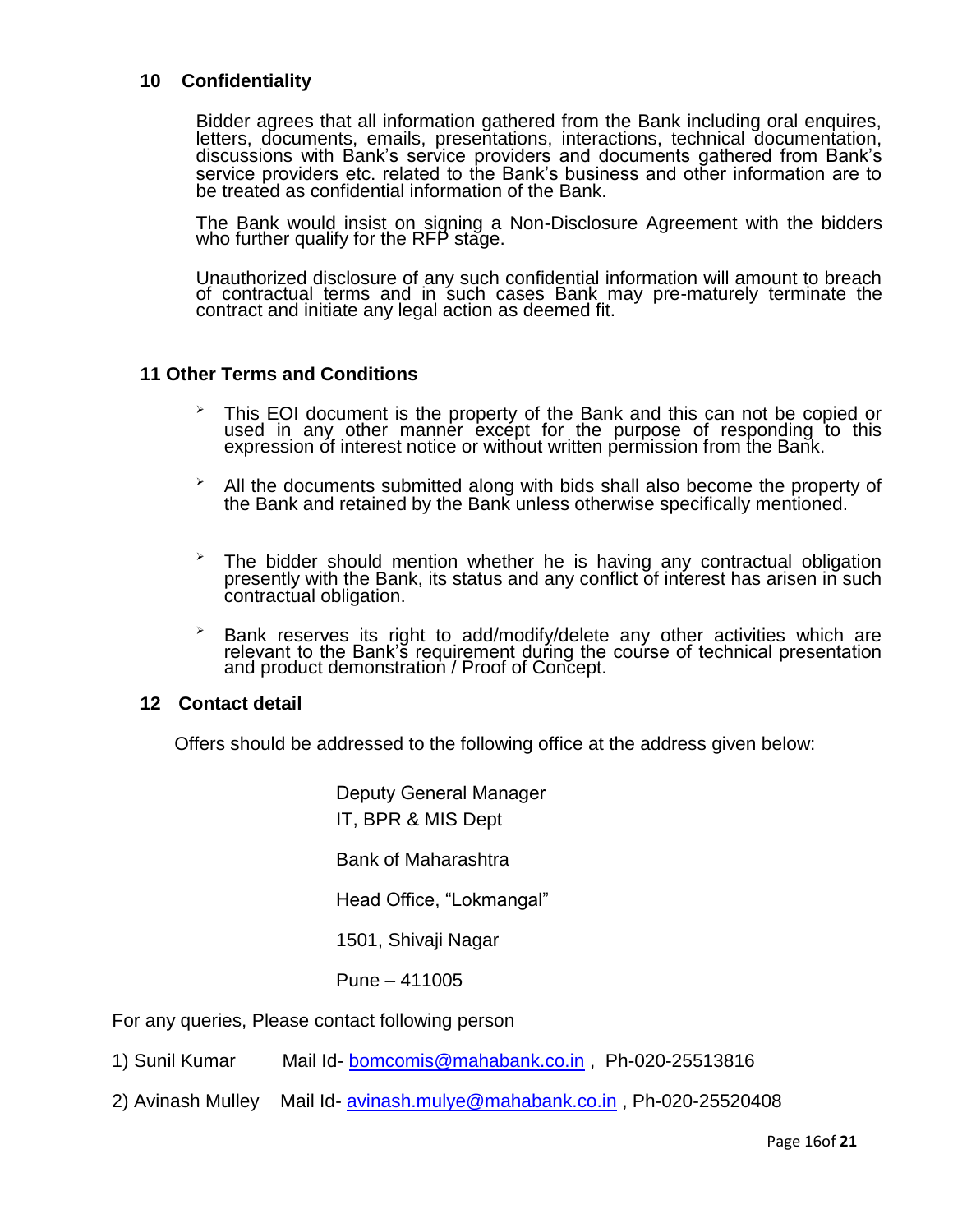#### **Annexure - 1**

#### **Bidder Profile**

| <b>Description</b>                                                                 | <b>Details</b>                     |
|------------------------------------------------------------------------------------|------------------------------------|
| The registered name of the Bidder                                                  |                                    |
| Bidder's registered address                                                        |                                    |
| <b>Bidder's Address for Correspondence</b>                                         | Address:                           |
|                                                                                    | STD-Phone:                         |
|                                                                                    | e-mail Id:                         |
|                                                                                    | FAX No:                            |
| Contact name of the official who can<br>commit on the contractual terms and the    | <b>Primary Contact:</b>            |
| name of an alternate official who may be<br>contacted in the absence of the former | Name:                              |
|                                                                                    | Designation:                       |
|                                                                                    | STD-Phone No:                      |
|                                                                                    | Mobile Phone:                      |
|                                                                                    | e-mail ID:                         |
|                                                                                    | <b>Alternate Contact:</b><br>Name: |
|                                                                                    | Designation:<br>STD- Phone No:     |
|                                                                                    | Mobile Phone:                      |
|                                                                                    | e-mail ID:                         |
| Contact addresses if different from above                                          |                                    |
| <b>Business Structure</b>                                                          |                                    |
| Constitution                                                                       |                                    |
| <b>Names of Directors</b>                                                          |                                    |
| <b>Organization Structure</b>                                                      |                                    |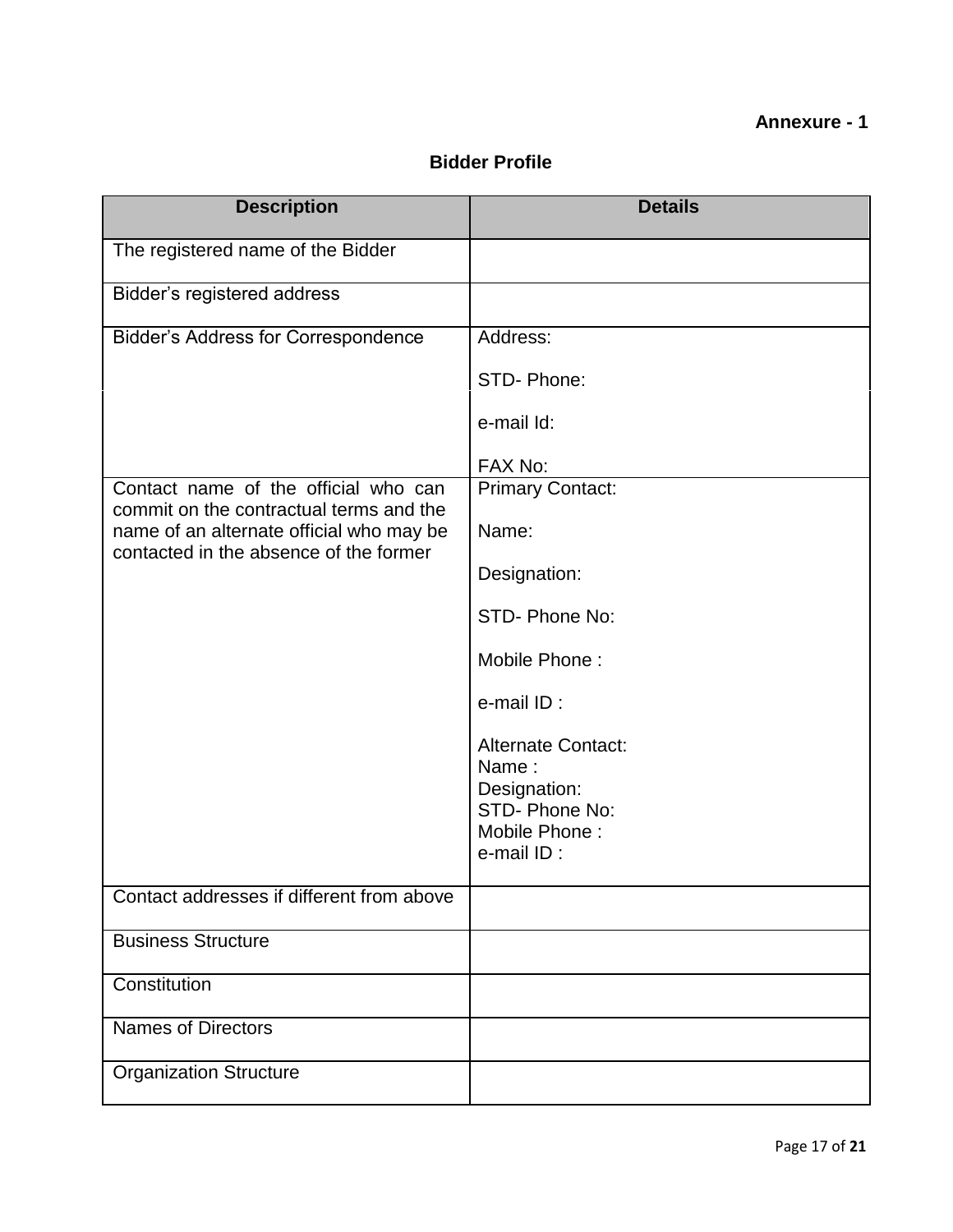| <b>Description</b>                                                                                                |                                                                                           | <b>Details</b> |
|-------------------------------------------------------------------------------------------------------------------|-------------------------------------------------------------------------------------------|----------------|
| <b>Core Business of Bidder</b>                                                                                    |                                                                                           |                |
| Bidder's Organization has been in<br>existence since (date)                                                       |                                                                                           |                |
| Bidder is engaged in implementing<br>Automated<br>solution<br>for<br>Audits/Inspection since (month & year)       |                                                                                           |                |
| Whether implementing the<br>Automated<br>solution for Audits/Inspection is a core<br>function of the bidder?      |                                                                                           |                |
| Details of assignments where the bidder<br>has delivered Automated solution for<br>Audits/Inspection in PSB.      |                                                                                           |                |
| Net Profit of the Organization for last 3                                                                         | 2011-2012                                                                                 | Lacs           |
| years. (Please provide audited results.)                                                                          | 2012-2013                                                                                 | Lacs           |
|                                                                                                                   | 2013-2014                                                                                 | Lacs           |
|                                                                                                                   | <b>Audited Balance-Sheet and Profit &amp; Loss</b><br>Account for last 3 years enclosed : |                |
| Turnover of the Organization for last 3                                                                           | 2011-2012                                                                                 | Lacs           |
| years. (Please provide audited results.                                                                           | 2012-2013                                                                                 | Lacs           |
|                                                                                                                   | 2013-2014                                                                                 | Lacs           |
|                                                                                                                   | <b>Audited Balance-Sheet and Profit &amp; Loss</b><br>Account for last 3 years enclosed : |                |
| Total Number of employees in India, out<br>of which how many are working on<br>solution<br>for<br>Automated<br>е- |                                                                                           |                |

Page 18 of **21**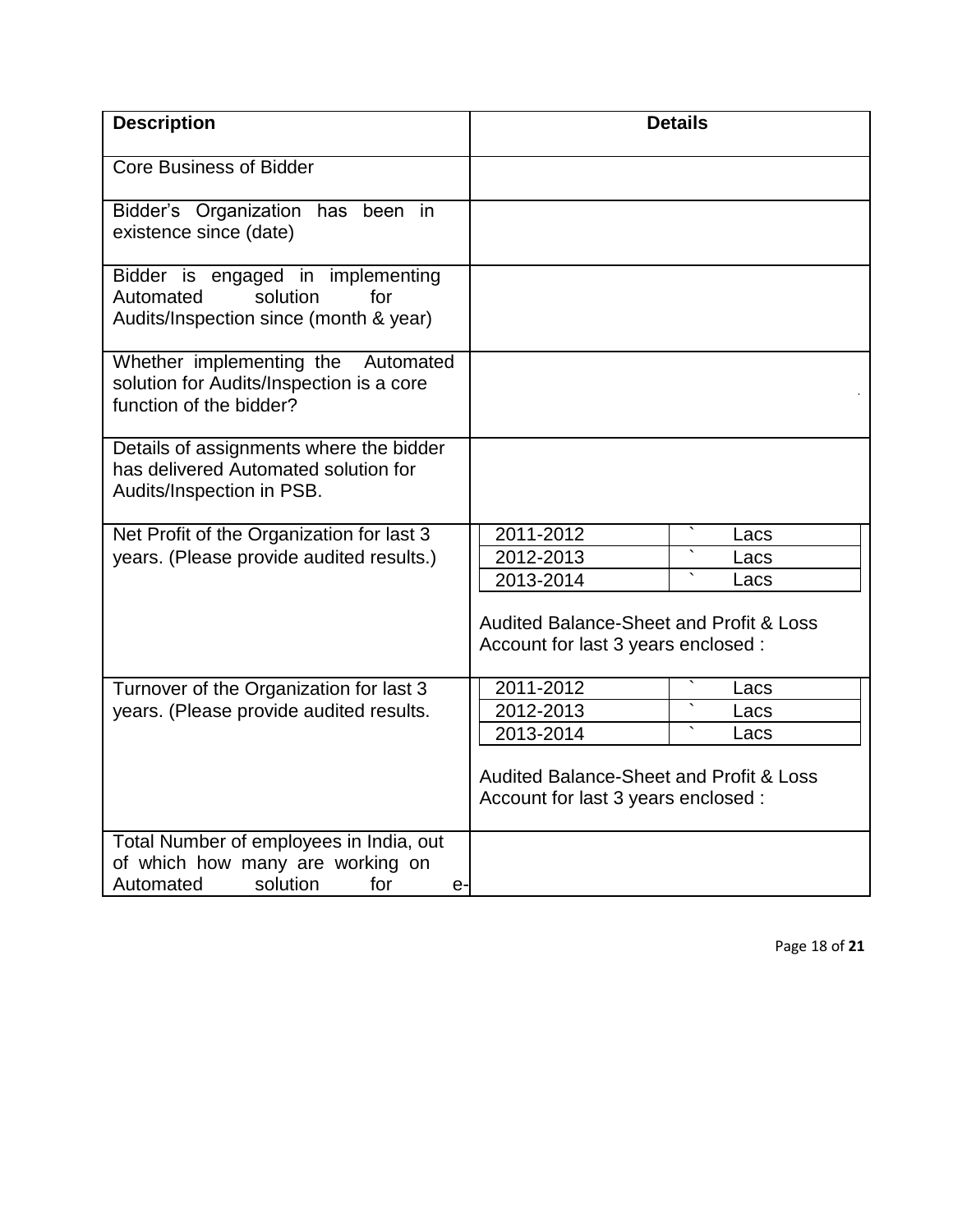| Audits/Inspection                                 |  |
|---------------------------------------------------|--|
| Major support Centre's with locations in<br>India |  |
| Bidder has a support office/Centre at<br>Pune     |  |

### **Authorized Signatory with Seal**

Date:

Place: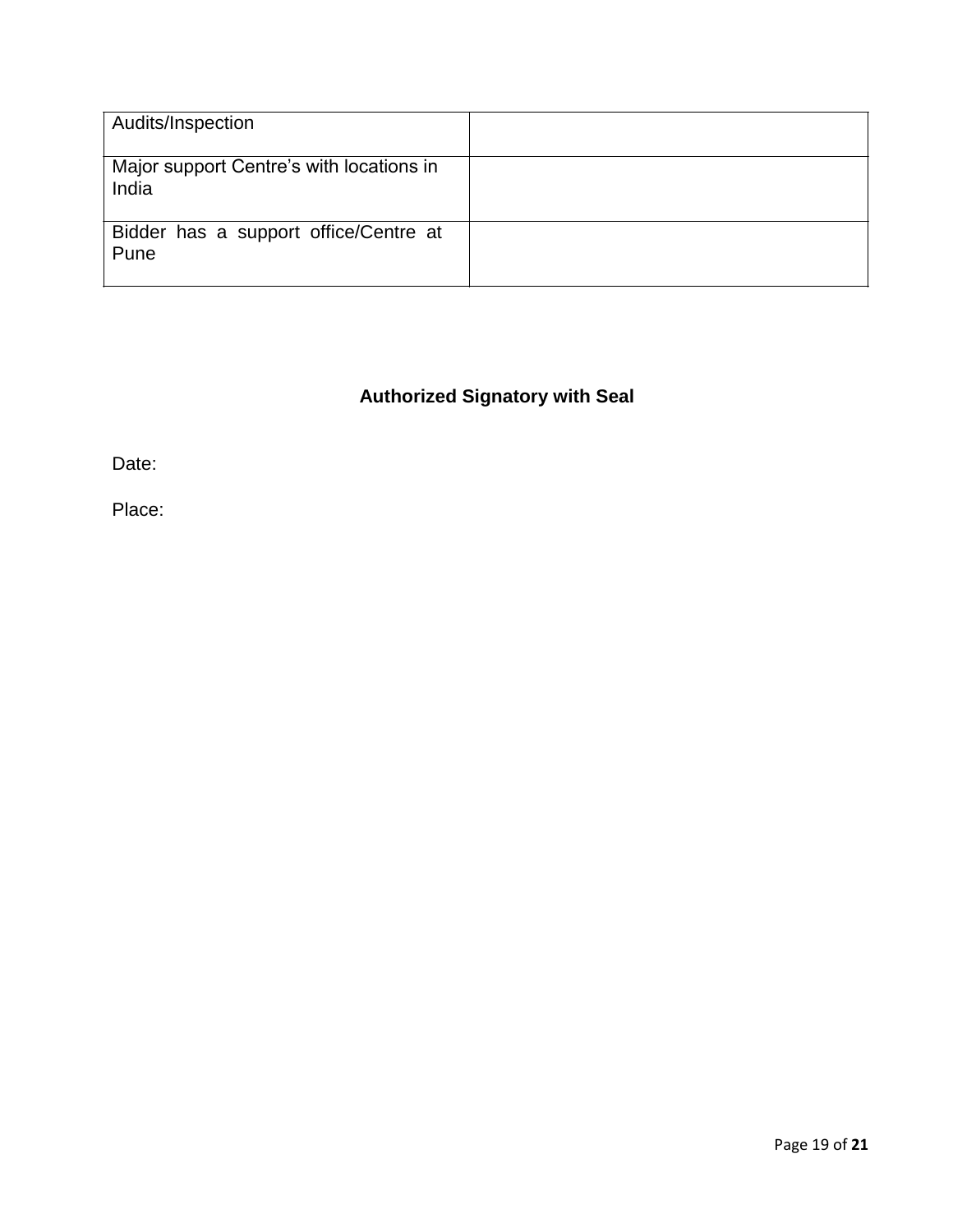#### **Annexure - 2**

#### **Credentials (Give details of clients for Automated solution for e-Audits/Inspection)**

| <b>Description</b>                                                | <b>Details</b> |
|-------------------------------------------------------------------|----------------|
| Name of the client                                                |                |
| Total Number of Employees of client<br>covered for the Solution   |                |
| <b>Total Number of Concurrent Users of</b><br>client for Solution |                |
| <b>Project Name</b>                                               |                |
| <b>Project Location</b>                                           |                |
| <b>Address of Client</b>                                          |                |
| Client contact details (names and contact<br>numbers)             |                |
| <b>Project Start Date</b>                                         |                |
| Project Go Live Date                                              |                |
| Duration of project in years                                      |                |
| <b>Current Status of the Project</b>                              |                |
| <b>Project End Date</b>                                           |                |
| Brief on the Scope / coverage:                                    |                |
| No of locations where the said solution is<br>implemented         |                |

#### **Authorized Signatory with Seal**

Date:

Place: